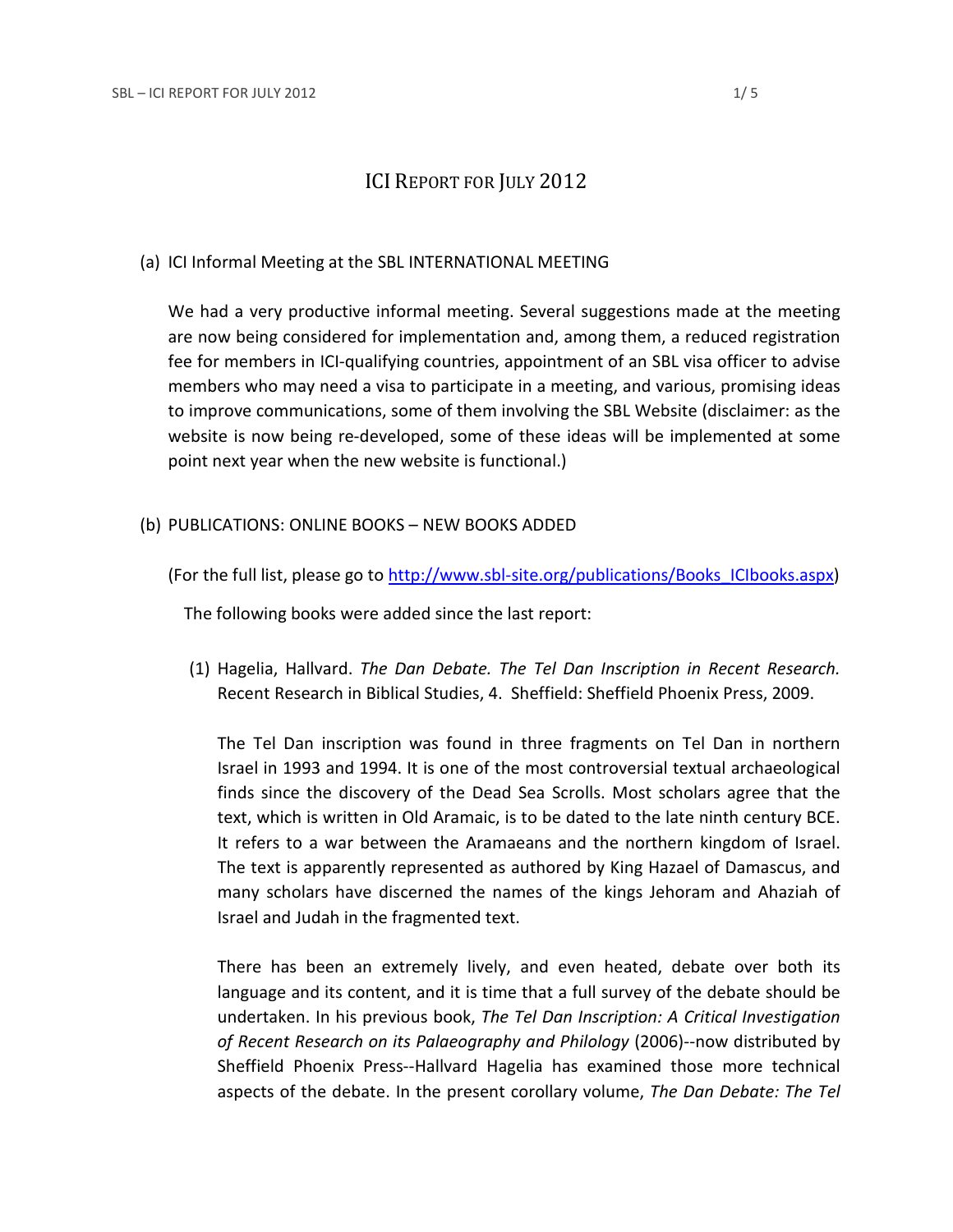*Dan Inscription in Recent Research*, Hagelia analyses the debate on all the other more general aspects of the inscription. His own view is to support the joining of the fragments as it is done by the editors, Biran and Naveh, and to translate the controversial term *bytdwd* as 'House of David'.

The debate on the Tel Dan is interesting and significant in itself, but it can also be viewed as a case study of the wider debate between the so-called 'minimalists' and 'maximalists' in Hebrew Bible scholarship.

(2) Hawkins, Peter S. and Lesleigh Cushing Stahlberg, eds. *From the Margins 1. Women of the Hebrew Bible and their Afterlives.* Bible in the Modern World, 18. Sheffield: Sheffield Phoenix Press, 2009.

Biblical women who are given only a few lines in the Bible, who are named only as the wife or sister or child of a man, can nonetheless play pivotal roles and cast long shadows. This volume brings together scholars, writers and art historians, who probe texts and trace reception history in exegesis, midrash, literature and the visual arts as they breathe life again into these biblical characters.

(3) Cameron, Ron and Merrill P. Miller, eds. *Redescribing Paul and the Corinthians.* Early Christianity and Its Literature, 5. Atlanta: Society of Biblical Literature, 2011.

This second volume of studies by members of the SBL Seminar on Ancient Myths and Modern Theories of Christian Origins reassesses the agenda of modern scholarship on Paul and the Corinthians. The contributors challenge the theory of religion assumed in most New Testament scholarship and adopt a different set of theoretical and historical terms for redescribing the beginnings of the Christian religion. They propose explanations of the relationship between Paul and the recipients of 1 Corinthians; the place of Paul's Christ-myth for his gospel; the reasons for a disinterest in and rejection of Paul's gospel and/or for the reception and attraction of it; and the disjunction between Paul's collective representation of the Corinthians in 1 Corinthians and the Corinthians' own engagement with Paul in mythmaking and social formation, including mutual (mis)translation and (mis)appropriation of the other's discourse and practices. The contributors are Ron Cameron and Merrill P. Miller, Jonathan Z. Smith, Burton L. Mack, William E. Arnal, Stanley K. Stowers, Richard S. Ascough, and John S. Kloppenborg.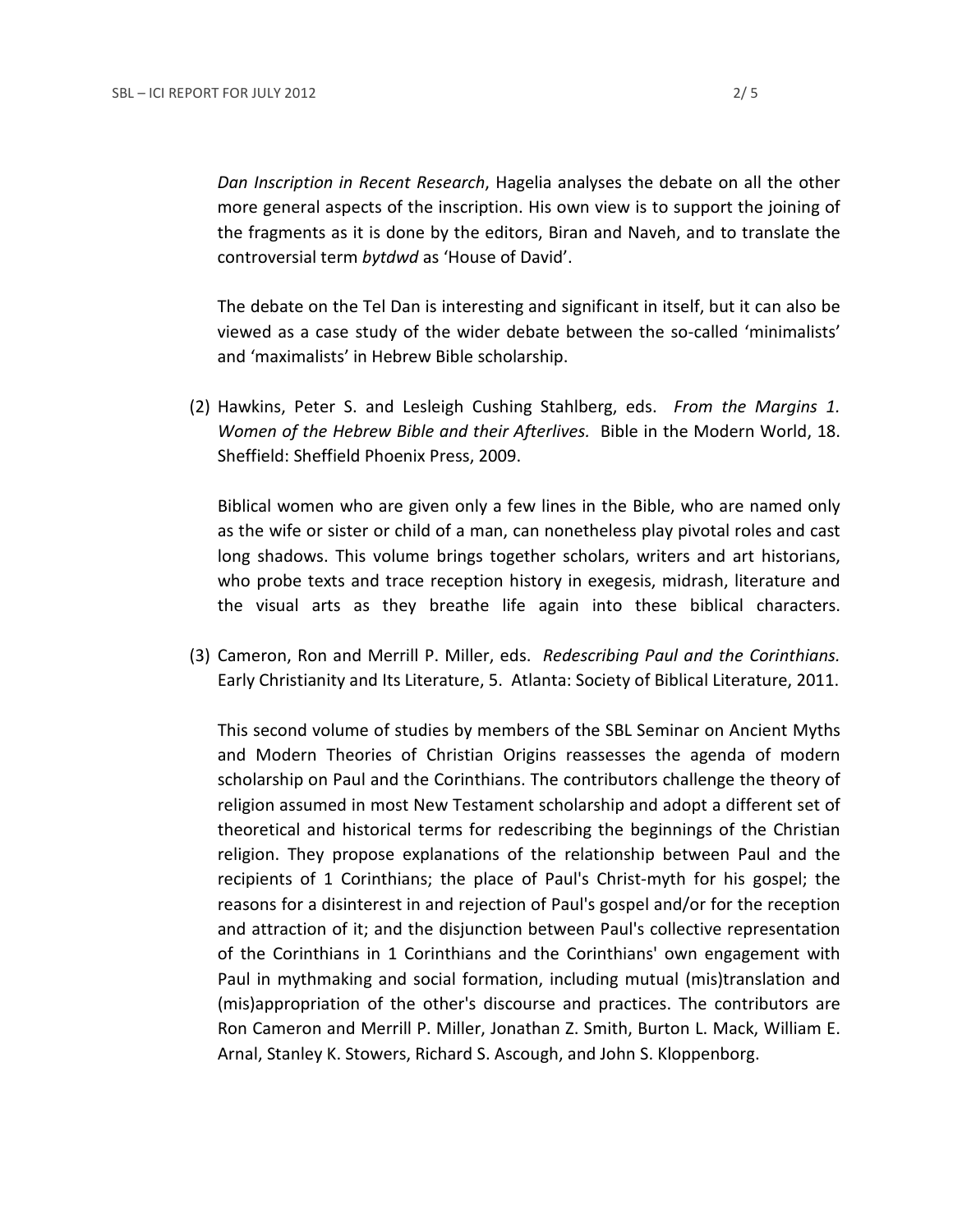(4) Mason, Eric F. and Kevin B. McCruden, eds. *Reading the Epistles to the Hebrews. A Resource for Students.* Resources for Biblical Study, 66. Atlanta: Society of Biblical Literature, 2011.

*Reading the Epistle to the Hebrews: A Resource for Students* addresses major issues in the interpretation of this important but complex biblical text and provides an introduction to contemporary scholarship on Hebrews. With contributions from an international team of leading scholars on Hebrews and related fields, this volume reflects the most recent trends in the study of Hebrews and is designed for classroom use by students in both undergraduate and graduate programs. The various chapters emphasize the importance of interpreting Hebrews in light of its ancient Jewish, Christian, and Greco-Roman contexts and address major interpretive issues, including genre, conceptual backgrounds, Hebrews' use of Scripture and biblical themes, the theology of the letter and major theological issues in its reception, emerging interpretive approaches, and the use of the book in the history of Christian thought and worship.

## (c) LIAISON NETWORK

Tim Langille (tim.langille@gmail.com) continues to work on developing the Liaison Network. SBL members in ICI countries for which there is already a member in the Liaison Network are still encouraged to contact Tim to volunteer to further ICI and its goals. All SBL members, regardless of their country of domicile, are asked to suggest colleagues in ICI countries who might be willing to participate in this initiative. The goal of the Liaison Network is to establish open lines of communication that will promote awareness of the resources and opportunities made available through the ICI to scholars, teachers, and students and to communicate and develop an awareness of the scholarly work done in ICI countries.

The current roster of member of the network includes:

Argentina: Juan Manuel Tebes Bolivia: Teofilo Correa Brazil: Marcos Paulo Monteiro da Cruz Bailao Cameroon: Ernest van Eck Caribbean: Garnett Roper Central Africa Republic: Joseph Nzita Mavinga China: Jeremiah Meng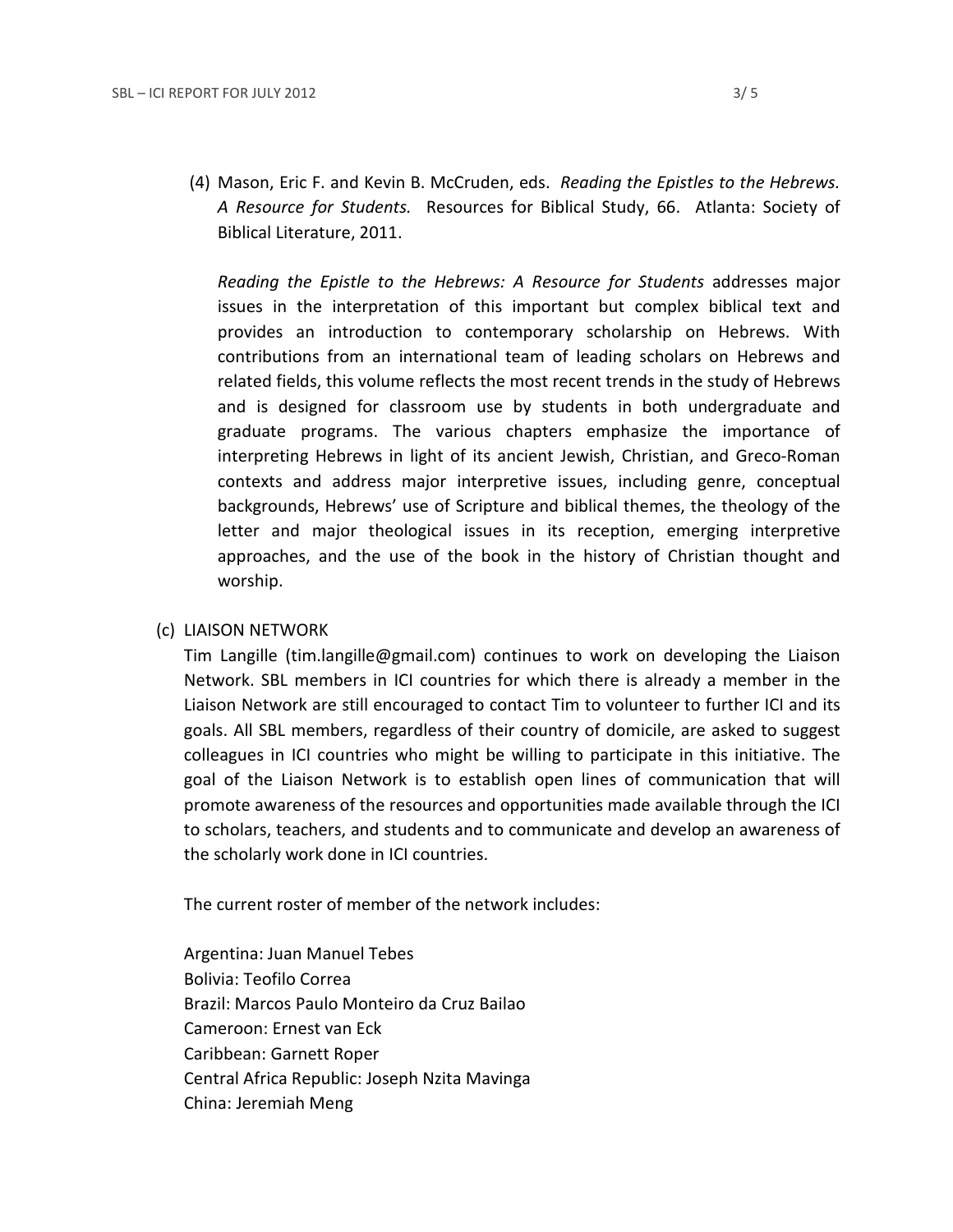Croatia: Igor Lorencin Czech Republic: Jan Roskovec Ethiopia: Grant LeMarquand Estonia: Thomas Richard Kämmerer Egypt: Willem J. de Wit India: David Joy Indonesia: Martin Harun Malaysia: Kar-Yong Lim Nigeria: Berekiah Olugbemiro Pacific Islands: Younis Sadiq Masih Peru: Teofilo Correa Philippines: Galen Hertweck Poland: Lukasz Niesiolowski-Spano Romania: Mihai Valentin Vladimirescu Russia: Valeriy Alikin South Africa: Jaqueline (Jackie) du Toit Taiwan: Yak-hwee Tan Ukraine: Taras Khomych

An updated roster (with e-mail addresses) will be added to the SBL website soon.

#### (d) MENTORING PROGRAM

Please draw the attention of your students to the ICI Mentoring Program and its opportunities. Please go to<http://www.sbl-site.org/educational/ICIscholarList.aspx>

#### (e) EVENTS

The SBL maintains a significant list of events taking place anywhere in the globe. For the full list please go to [http://www.sbl-site.org/meetings/events.aspx.](http://www.sbl-site.org/meetings/events.aspx) Please provide information on conferences in your region, including calls for papers, to Sharon Johnson at [sharon.johnson@sbl-site.org.](mailto:sharon.johnson@sbl-site.org)

Events that may be of interest to you include:

August 15-17 GENDER STUDIES AT THE INTERFACE OF THE *HUMANIORA* University of Johannesburg is hosting the conference to provide a forum for interdisciplinary dialogue on the status of gender research within the Humanities. The intention is to bring together academics, researchers, students, and activists, to